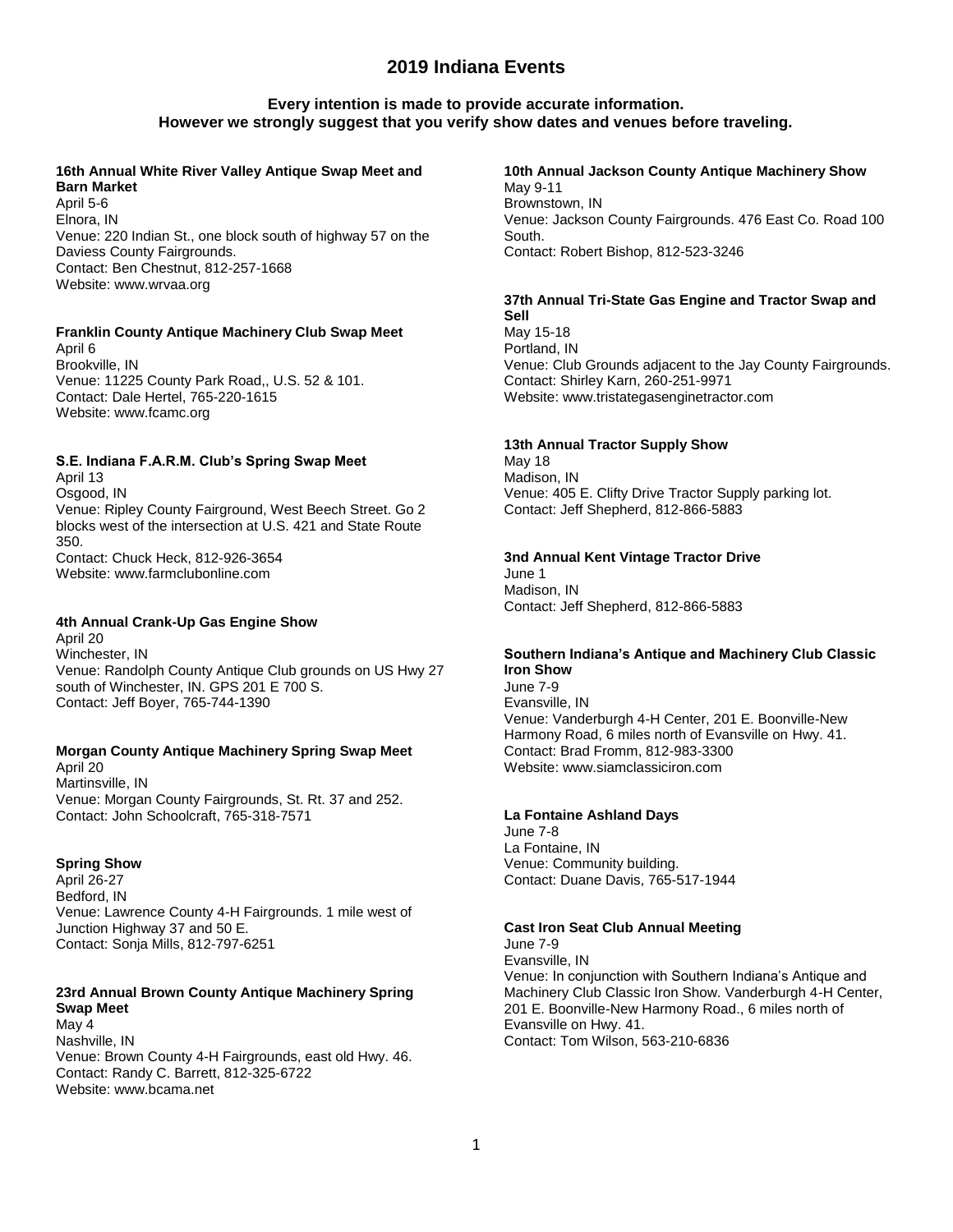### **Wildcat Creek Antique Tractor and Engine Show**

June 7-9 Greentown, IN Venue: 610 E. Payton Street, Howard County 4-H Fairgrounds. Contact: Bill Johnson, 765-437-2624

### **Owen County Antique Machinery Show**

June 8-9 Spencer, IN Venue: Owen County Fairgrounds. Contact: Olen Dickson, 812-821-0047

### **28th Annual Johnson County Antique Machinery Show**

June 13-16 Edinburgh, IN Venue: Johnson County Park, I-65 exit 80, 4 miles west on St. Rt. 252, follow signs at U.S. Hwy. 31 and St. Road 252. Contact: Dwayne Hansford, 317-512-0493 Website: www.jcamach.org

## **14th Annual Collector Show**

June 13-15 Shipshewanna, IN Venue: Chups Auction House, 809 South Van Buren Street. Contact: Doug De Shazer, 402-510-8845 Website: www.haytrolleyheaven.com

### **Fulton County Historical Power Show**

June 14-16 Rochester, IN Venue: 37 E. 375 N., 4 miles north of Rochester on U.S. 31and Ct. Rd. 375 N. Contact: Melinda Clinger, 574-223-4436 Website: www.fultoncountyhistory.org

## **24th Annual Steuben County Antique Power Association Antique Farm Equipment Show**

June 14-15 Angola, IN Venue: Prairie Heights School Farm, 395 S. 1150 E., LaGrange, IN 46761. 11-1/2 miles west of Angola on U.S. 20 to flashing light. Contact: Steve Shank, 260-833-1216

### **27th Annual Morgan County Antique Machinery Show**

June 22-23 Martinsville, IN Venue: 1749 Hospital Drive, 1/4 mile west of Junction State Rd. 37 and State Rd. 252 Morgan County Farigrounds. Contact: Dave Zoller President, 765-318-1493

### **29th Annual Hoosier Flywheelers Show**

June 26-29 Peru, IN Contact: Ken or Wendy Wolf, 765-473-3904

#### **23rd Annual S.E. Indiana F.A.R.M. Club's Antique Machinery Show**

June 27-29 Osgood, IN Venue: Ripley County Fairground, West Beech Street, 3 blocks west of the traffic light at U.S. 421 and St. Rt. 350. Contact: Chuck & Sherri Heck, 812-926-3654 Website: www.farmclubonline.com

### **Olde Time Engine and Tractor Show**

June 28-29 Albion, IN Venue: 1426 W. 300 N. Contact: Jerry or Mark, 260-450-0044 or 260-239-5081

## **17th Annual Covered Bridge Antique Power Tractor Tour**

June 29-30 Rockville, IN Venue: Parke County Fairgrounds, US 41 N. Contact: Bob Rennick, 765-562-2616

# **27th Annual Warren Area Antique Tractor and Engine**

**Show** July 4-6 Warren, IN Venue: The Daugherty Companies, 534 East 1st Street Contact: Mike Daugherty, 260-375-6018

### **Vigo County Fair Antique Tractor, Threshing and Gas Engine Show**

July 6-7 Terre Haute, IN Venue: Wabash Valley Fairgrounds, 1/2 mile south of I-70 on Hwy. 41. Contact: Bill or Chris Nicoson, 812-898-2128

### **Vigo County Fair**

July 7-13 Terre Haute, IN Venue: Washbash Valley Fairgrounds, 1/2 mile south of I-70 on Hwy. 41. Contact: Bill or Chris Nicoson, 812-898-2128

#### **Greentown Lions Club Pioneer Village Tractor & Engine Show**

July 8-13 Greentown, IN Venue: Howard County 4-H Fairgrounds. Contact: Bill Johnson, 765-437-2624

## **35th Annual Antique Farm & Tractor Show**

July 12-14 Crown Point, IN Venue: Lake County Fairgrounds, 889 S. Court Street Contact: Bill Wiater Jr., 219-779-5965 Website: www.slcahs.org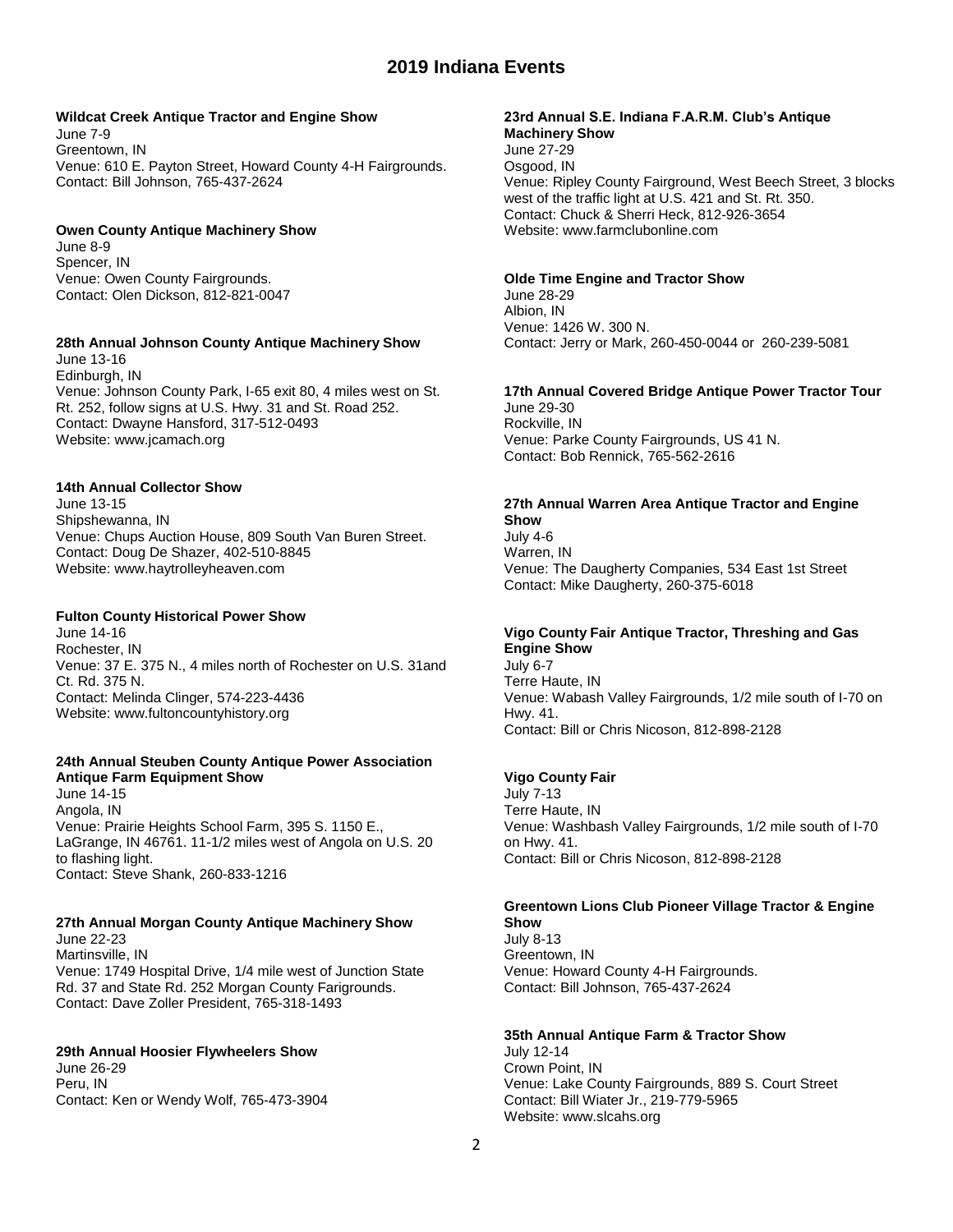### **2019 Hendricks County Antique Tractor & Machinery Show** July 14-20

Danville, IN Venue: In conjunction with the Hendricks County 4-H and Agricultural Fair. Hendricks County 4-H Fair & Conference Complex, 1900 East Main Street Contact: Bert Thralls or Brad Beson, 317-626-857 or 317-432- 8196 Website: www.hcatma.com

## **37th Annual Noble County Gas and Steam Show and Noble County Community Fair**

July 14-20 Kendallville, IN Venue: In conjunction with Noble County Community Fair. Hwy. 6 E. Contact: Larry Palmer, 260-636-2605

# **42nd Annual Northern Indiana Power from the Past**

**Antique Show** July 18-21 Winamac, IN Venue: City Park. Contact: Chris Smith, 574-946-3712 Website: www.winamacpowershow.com

## **White County 4-H Fair and Antique Power Show**

July 19-25 Reynolds, IN Venue: White Co. Road 25 E., 1/4 mile north of U.S. Hwy. 24. Contact: Keith Snowberger, 765-414-1776 Website: www.wcantiquepower.com

### **Randolph County Antique Club Tractor, Gas Engine, and Equipment Show**

July 19-23 Winchester, IN Venue: South of Winchester, Indiana on US Hwy 27 S. GPS 701 E 200 S. Contact: Jeff Boyer, 765-744-1390 Website: www.rcaconline.com

# **38th Annual Illiana Antique Power Association Show**

July 19-21 Rainsville, IN Venue: 986 W. Briscoe Road, Williamsport, IN 47993. Pine Creek Valley, 8 miles south of Boswell, or 12 miles north of Attica on U.S. Hwy. 41, east on Warren Co. Road 650. Contact: Tom Swanson, 765-585-8371 Website: www.illianaantiquepower.com

### **4th Annual Orscheln's Tractor Show at North Vernon** July 20 North Vernon, IN Venue: 2110 N. St. Rd. 3. Orscheln's parking lot. **Contact:** Jeff Shepherd, 812-866-5883

### **Hoosier Heritage Fest**

July 26-28 Peru, IN Venue: Miami County 4-H Fairgrounds, 1029 West 200 North. 2 miles North of US 24 on Business 31/Mexico Rd. Contact: Jodie Schmitt, 765-438-3835

## **Antique Steam and Gas Engine Club Summer Show**

July 26-28 Boonville, IN Venue: Thresherman's Park, 2144 New Harmony Road., 1/4 mile off Hwy. 61. Contact: Clara Broshears, 812-897-2683

## **71st Annual Reunion Pioneer Engineers**

August 1-4 Rushville, IN Venue: 3707 S. 200 W. Contact: Mark Herbert, 317-694-1359 Website: www.pioneerengineers.com

## **Markleville Jamboree**

August 1-3 Markleville, IN Venue: St. Rt. 38 and 109, follow signs. Contact:George Mock, 765-748-3543

# **Randolph County Antique Club State Line Heritage Days**

August 1-3 Union City, IN Venue: North of St. Rt. 571 at the Indiana-Ohio state line to the railroad park. Contact: Larry Wiley, 765-964-7442 or 937-459-9804

### **8th Annual Wolf Lake Onion Days Farm & Garden Tractor Show**

August 2-3 Wolf Lake, IN Venue: One block from the intersection of St. Road 109 and U.S. Hwy. 33 at the Wolf Lake Elementary School. Contact: Mark Beck, 260-239-5081

### **29th Annual Keck Gonnerman Antique Machinery Association Show**

August 2-4 New Harmony, IN Venue: Posey County Fairgrounds, 9 miles south of I-64, exit 4. Contact: Brian Pierce, 812-568-4256

**YesterYear Power Club Tractor and Engine Show** August 3 Clay City, IN Venue: Clay City Goshorn Park, 12 miles south of I-70 on St. Rd. 59. Contact: Ron Miller, 812-986-2829 or 812-585-1814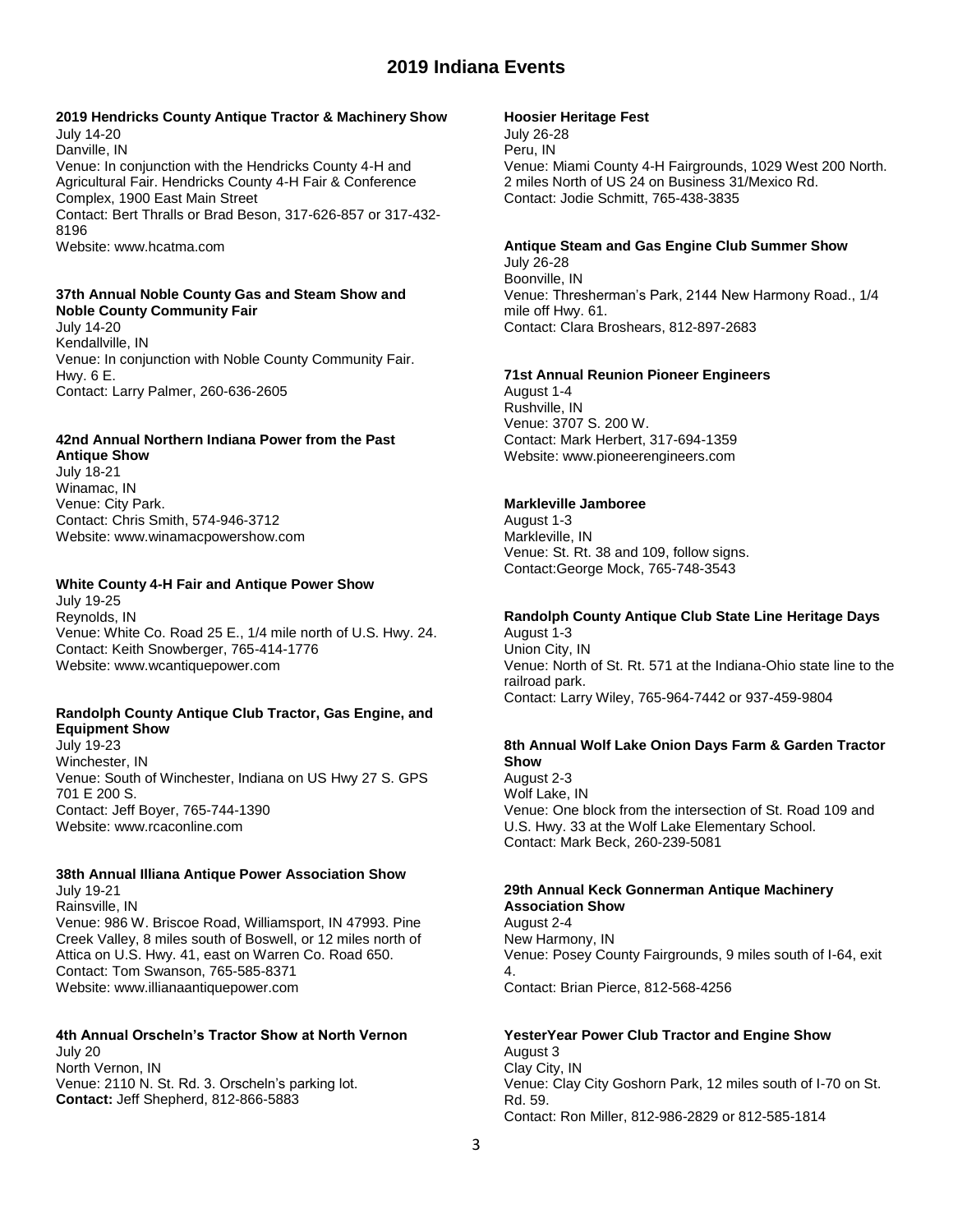### **Wingate Antique Tractor, Gas Engine and Old Truck Show** August 3

Wingate, IN Venue: At the town park on the south edge of town on State Road 25. Just 5 miles north of Interstate 74 at Exit 25 North. Contact: Glenn Lawson, 765-275-2576

### **38th Annual Northeast Indiana Steam and Gas Antique Farm Power Show**

August 8-10 LaGrange, IN Venue: 4-H Fairgrounds. Hosting Prairie Gold Rush Summer Show. Contact: Jim Eberly, 260-463-3639 Website: visitshipshewana.org

## **45th Mid-America Threshing and Antiques**

August 8-11 Tipton, IN Venue: Tipton County Fairgrounds, 1200 S. Main Street. Contact: Terry Dunn, 317-966-2539

#### **42nd Annual Summer Show – Maumee Valley Steam and Gas Association**

August 15-18 New Haven, IN Venue: 1720 Webster Road., east of New Haven between U.S. 24 and U.S. 30. Contact: Roger Schuller, 260-749-0169 Website: www.maumeevalley.org

## **Greensburg Power of the Past 29th Annual Reunion**

August 15-18 Greensburg, IN Venue: Decatur County Fairgrounds, West Park Road Contact: Tom Cherry, 812-593-8977 Website: www.greensburgpowerofthepast.com

### **54th Antique Engine and Tractor Show**

August 20-24 Portland, IN Venue: Jay County Fairgrounds, 1010 N. Morton Street. Contact: Shirley Karn, 260-251-9971 Website: www.tristategasenginetractor.com

### **Tri-State Gas Engine Show & Tractor Show**

August 20-24 Portland, IN Venue: 1010 N. Morten Street. Corn Items Collectors Association, Inc. will be there. Contact: David Vandenboom, 641-919-2042

### **29th Annual Toy Truck-N Construction Show and Auction**

August 23-25 Indianapolis, IN Venue: Wyndham Indianapolis West Hotel. Contact: Lori Aberle, 701-883-5206 or 800-533-8293 Website: www.toyfarmer.com

### **37th Leota Country Frolic**

August 23-24 Leota, IN Venue: 2976 S. Bloomington Trail, 3 miles west and 2 miles south of Scottsburg. Contact: Charles Murphy, 812-752-3636

## **Hesston Steam & Power Show**

August 30-September 2 LaPorte, IN Venue: 1201 E. 1000N, Hesston, IN, Exit 1 off I94 then South, OR Indiana toll road exit 49 then North to CR 1000N, turn at billboard. Contact: Ted Rita, 269-449-7391 Website: www.hesston.org

### **35th Annual White River Valley Antique Show**

September 5-8 Elnora, IN Venue: Daviess County Fairgrounds, Hwy. 57, 3 blocks east of Hwy. 58. Contact: 812-692-7800 Website: www.wrvaa.org

## **Rentown Old Fashion Days**

September 6-7 Bremen, IN Venue: 2640 Birch Road Contact: Jason Helmuth, 574-546-1246

# **2019 Indiana Massey Collectors Association State Show**

September 12-15 Lanesville, IN Venue: In conjunction with the 44th Annual Lanesville Heritage Weekend. Lanesville Heritage Park, 2800 Memory Lane. Contact: John Bush or Gary Emsweller, 317-605-3361 or 317- 745-7949

### **44th Annual Lanesville Heritage Weekend**

September 12-15 Lanesville, IN Venue: 2800 Memory Lanes Contact: Kenny Acton, 812-952-2027 Website: www.lanesvilleheritageweekend.com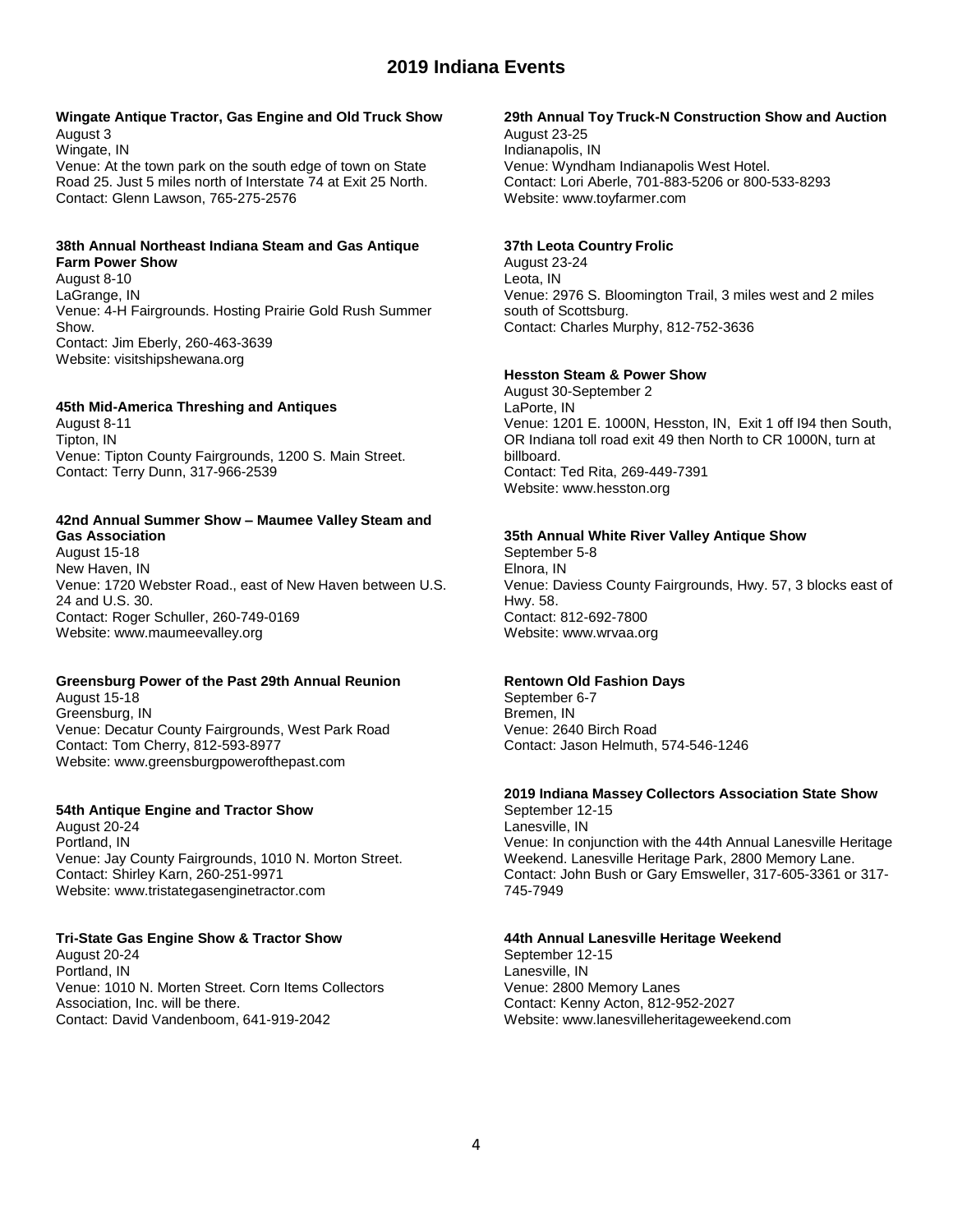### **Brown County Antique Engine and Tractor Show**

September 13-14 Nashville, IN Venue: 1/4 mile east of Nashville on Old State Road 46 at Brown County 4-H Fairgrounds. Contact: Randy C. Barrett, 812-325-6722 Website: bcama.net

### **Tip Wa Antique Tractor and Engine Show**

September 14-15 Walton, IN Venue: 402 S. Main Street. Contact: Dean A. McCloskey, 765-432-7844

### **Nappanee Apple Festival Antique Tractor, Engine and Toy Show**

September 19-21 Nappanee, IN Venue: The Farm at Amish Acres. 1600 West Market Street. Located 1 mile west of historic downtown Nappanee Indiana off U.S. 6 and County Road 3. Website: www.nappaneepowerfromthepast.org

#### **Rumely Allis Chalmers La Porte Heritage Center Tractor Show**

September 20-22 La Porte, IN Venue: 2859 West State Road 2. Contact: Randy Freshour, 574-870-9901 Website: www.rumelyallis.com

## **From the Seat of a Tractor – Tractor Drive**

September 21 Petersburg, IN Venue: I-69 exit 46. Contact: David Yager, 812-483-9532

### **Pleasant View Heritage Day**

September 21 Pleasant View, IN Venue: Southeast of Indianapolis on I-74, exit 101. Contact: Hall Hendricks, 317-862-6763

# **8th Annual Kent Vintage Tractor Show at Leroy's**

September 21 Lexington, IN Venue: 7887 E. Main Street. Contact: Jeff Shepherd, 812-866-5883

### **21st Annual Albion Harvest Fest**

September 21-22 Albion, IN Venue: Saddle Club Grounds, State Road 8 E. Contact: Larry Palmer, 260-636-2605

### **25th Annual Franklin County Antique Machinery Show**

September 26-29 Brookville, IN Venue: 11225 County Park Road, U.S. 52 & 101. Contact: Dale Hertel, 765-220-1615 Website: www.fcamc.org

### **43rd Annual Northern Indiana Historical Power Association Fall Harvest Festival and Antique Equipment Show**

September 27-29 Valparaiso, IN Venue: Sunset Hill Farm County Park, 775 N Meridian Road. Contact: Nick Misch, 219-309-0417 Website: www.nihpa.org

#### **3rd Annual Orscheln's Tractor Show at Scottsburg** October 5

Scottsburg, IN Venue:1326 N. Gardner. Contact: Jeff Shepherd, 812-866-5883

#### **15th Annual Tri-State Gas Engine and Tractor Fall Swap Meet**

October 10-12 Portland, IN Venue: Club Grounds adjacent to the Jay County Fairgrounds. Contact: Shirley Karn, 260-251-9971 Website: www.tristategasenginetractor.com

### **Annual Hoosier Flywheelers Fall Swap Meet**

October 10-12 Peru, IN Contact: Ken or Wendy Wolf, 765-473-3904

### **Antique Steam and Gas Engine Club Fall Show**

October 11-13 Boonville, IN Venue: Thresherman's Park, 2144 New Harmony Road., 1/4 mile off Hwy. 61. Contact: Clara Broshears, 812-897-2683

# **19th Annual Model Engine, Gas Engine, and Tractor Pull Fall Show**

October 12 New Haven, IN Venue: 1720 Webster Road Contact: John Schambr, 260-485-9104 Website: www.maumeevalley.org

### **Buckley Homestead Fall Festival**

October 12-13 Lowell, IN Venue: I-65, west 4 miles on Rt. 2, 1/4 mile south on Hendricks Road. Contact: Chris Orange, 219-696-0769